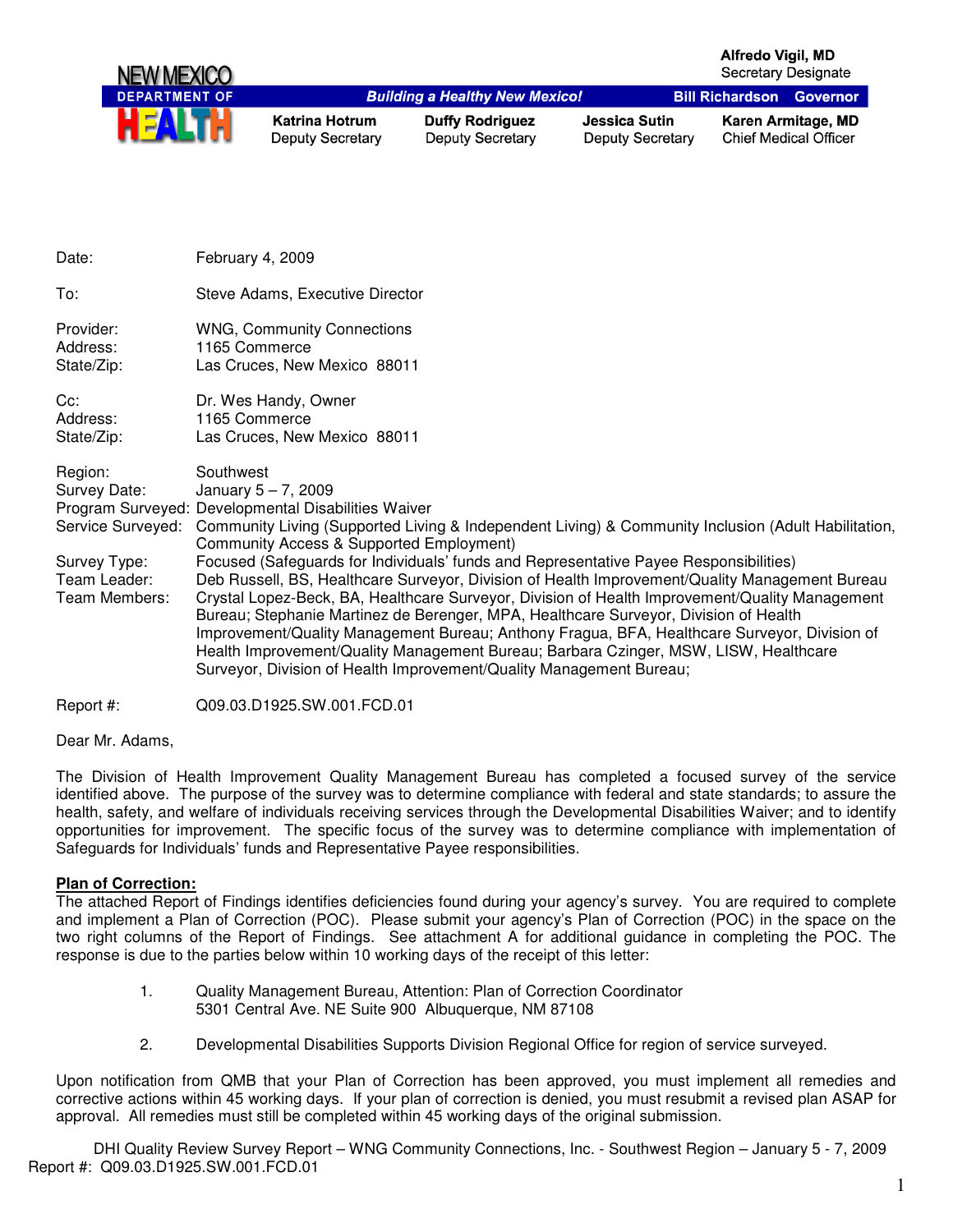Failure to submit, complete or implement your POC within the required time frames will result in the imposition of a \$200 per day Civil Monetary Penalty until it is received, completed and/or implemented.

### **Request for Informal Reconsideration of Findings (IRF):**

If you disagree with a determination of noncompliance (finding) you have 10 working days upon receipt of this notice to request an IRF. Submit your request for an IRF in writing to:

> QMB Deputy Bureau Chief 5301 Central Ave NE Suite #900 Albuquerque, NM 87108 Attention: IRF request

A request for an IRF will not delay the implementation of your Plan of Correction which must be completed within 45 working days. Providers may not appeal the nature or interpretation of the standard or regulation, the team composition, sampling methodology or the Scope and Severity of the finding.

If the IRF approves the change or removal of a finding, you will be advised of any changes.

This IRF process is separate and apart from the Informal Dispute Resolution (IDR) and Fair Hearing Process for Sanctions from DOH.

Please call the Team Leader at 505-690-4693, if you have questions about the survey or the report. Thank you for your cooperation and for the work you perform.

Sincerely,

Pur Rull

Deb Russell, BS Team Lead/Health Care Surveyor Division of Health Improvement Quality Management Bureau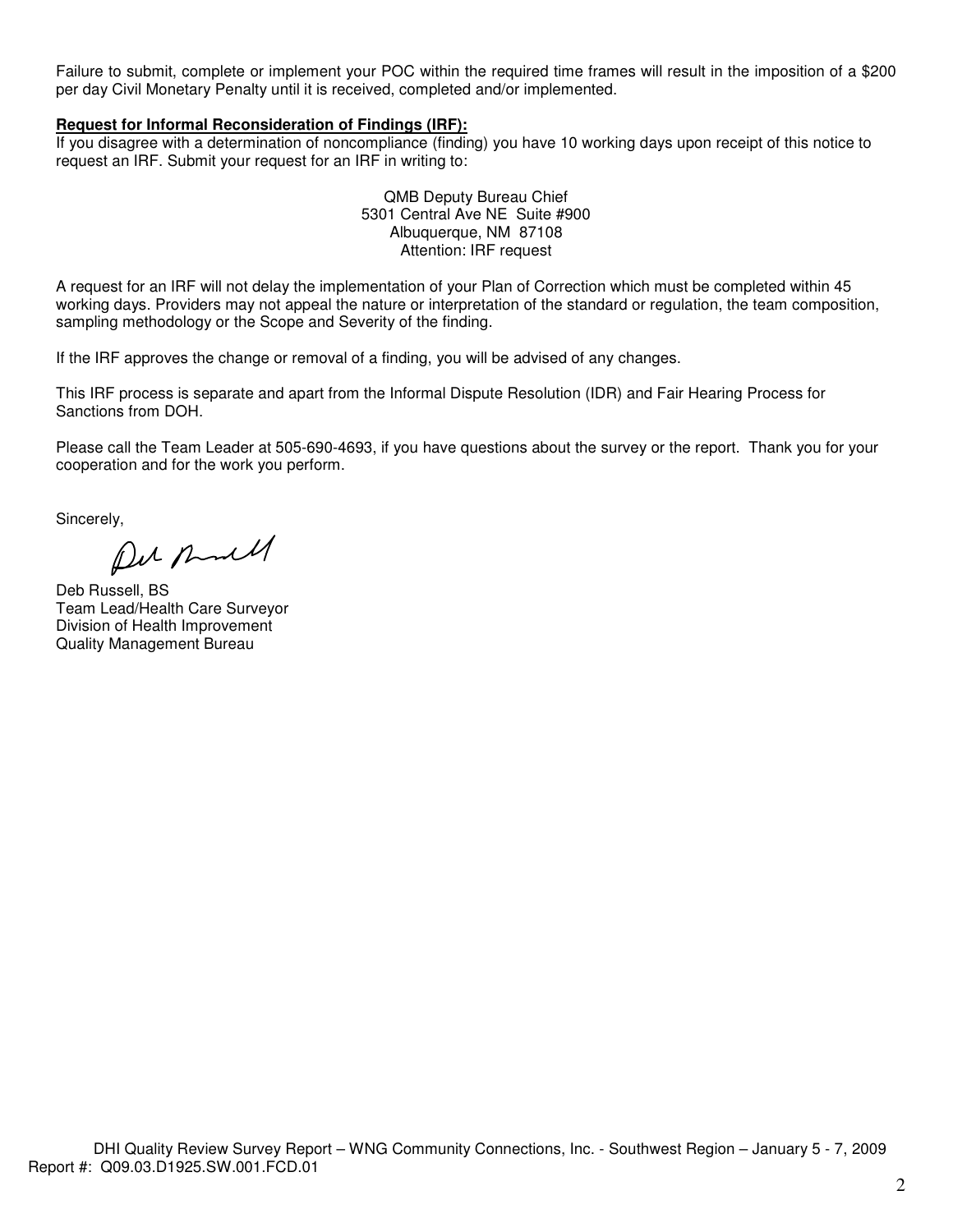| <b>Survey Process Employed:</b>   |                                                                                                                                                                                                                                                                                                                |
|-----------------------------------|----------------------------------------------------------------------------------------------------------------------------------------------------------------------------------------------------------------------------------------------------------------------------------------------------------------|
| Entrance Conference Date:         | January 5, 2009                                                                                                                                                                                                                                                                                                |
| Present:                          | <b>WNG, Inc. (Community Connections)</b><br>Steve Adams, Executive Director                                                                                                                                                                                                                                    |
|                                   | DOH/DHI/QMB<br>Deb Russell, BS, Team Lead/Healthcare Surveyor<br>Crystal Lopez-Beck, BA, Healthcare Surveyor<br>Stephanie Martinez de Berenger, MPA, Healthcare Surveyor<br>Anthony Fragua, BFA, Healthcare Surveyor<br>Barbara Czinger, MSW, LISW, Healthcare Surveyor                                        |
| Exit Conference Date:             | January 7, 2009                                                                                                                                                                                                                                                                                                |
| Present:                          | <b>WNG, Inc. (Community Connections)</b><br>Steve Adams, Executive Director<br>Christina Villegas, Vocational Coordinator<br>Susan Valencia, Service Coordinator<br>Yolanda Costales, Program Manager<br>Barbara Rupe, Corporate                                                                               |
|                                   | DOH/DHI/QMB<br>Deb Russell, BS, Team Lead/Healthcare Surveyor<br>Crystal Lopez-Beck, BA, Healthcare Surveyor<br>Stephanie Martinez de Berenger, MPA, Healthcare Surveyor<br>Anthony Fragua, BFA, Healthcare Surveyor<br>Barbara Czinger, MSW, LISW, Healthcare Surveyor<br>Valerie Valdez, MS, Program Manager |
|                                   | <b>DDSD - Southwest Regional Office</b><br>Scott Doan, Program Manager                                                                                                                                                                                                                                         |
| Administrative Locations Visited  | Number:<br>1                                                                                                                                                                                                                                                                                                   |
| <b>Total Sample Size</b>          | Number:<br>9                                                                                                                                                                                                                                                                                                   |
| Persons Served Interviewed        | Number:<br>1                                                                                                                                                                                                                                                                                                   |
| Records Reviewed (Persons Served) | 9<br>Number:                                                                                                                                                                                                                                                                                                   |
| Administrative Files Reviewed     | $\overline{\phantom{a}}$                                                                                                                                                                                                                                                                                       |

• Policies and Procedures

• Individual Financial Records (i.e. check registers, bank statements, receipts, etc.)

CC: Distribution List:

DOH - Division of Health Improvement

DOH - Developmental Disabilities Supports Division

DOH - Office of Internal Audit

HSD - Medical Assistance Division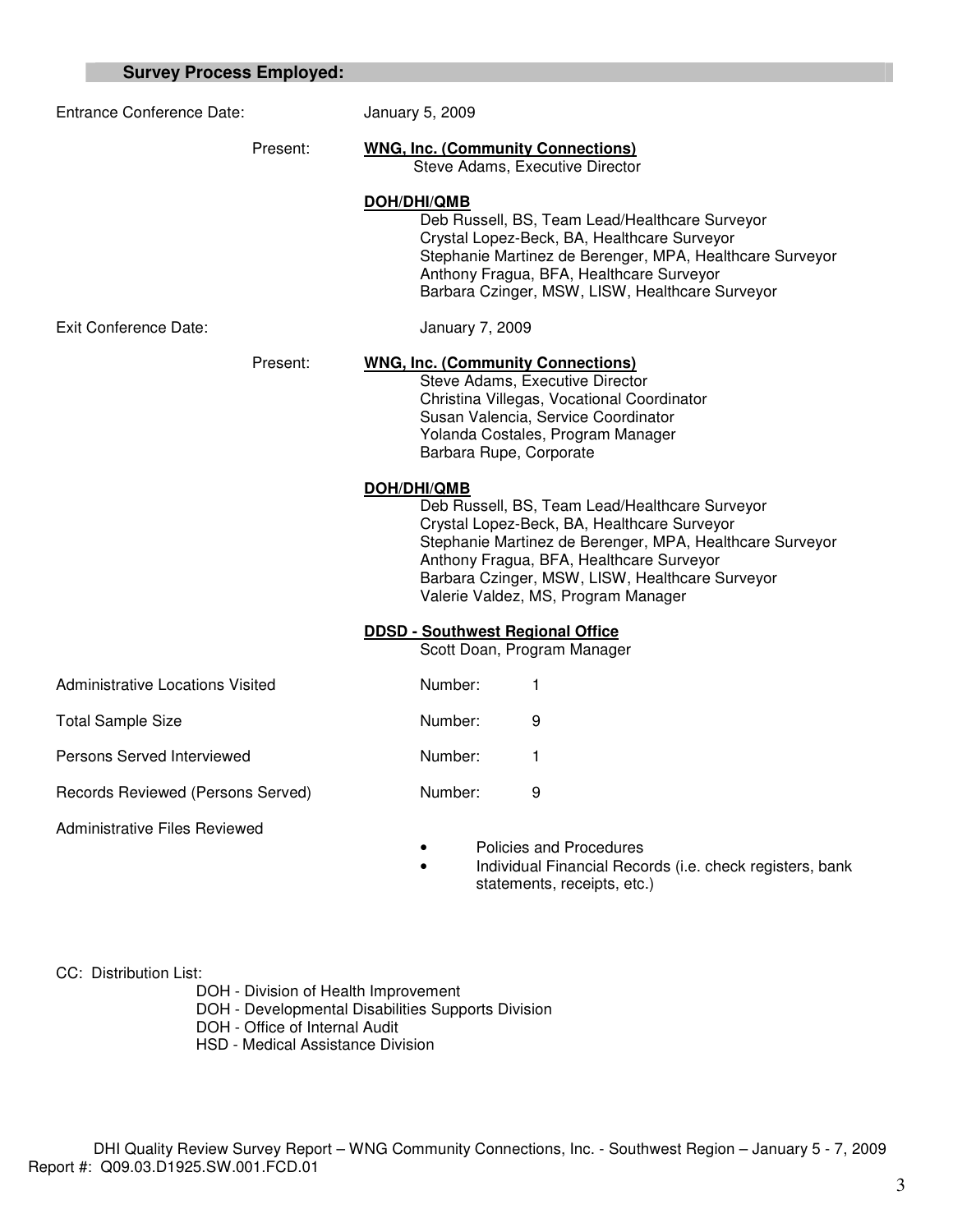# **Provider Instructions for Completing the QMB Plan of Correction (POC) Process**

- After a QMB Quality Review, your Survey Report will be sent to you via certified mail. You may request that it also be sent to you electronically by calling George Perrault, Plan of Correction Coordinator at 505-222-8624.
- Within 10 business days of the date you received your survey report, you must develop and send your Plan of Correction response to the QMB office. (Providers who do not pick up their mail will be referred to the Internal Review Committee [IRC]).
- For each Deficiency in your Survey Report, include specific information about HOW you will correct each Deficiency, WHO will fix each Deficiency ("Responsible Party"), and by WHEN ("Date Due").
- Your POC must not only address HOW, WHO and WHEN each Deficiency will be corrected, but must also address overall systemic issues to prevent the Deficiency from reoccurring, i.e., Quality Assurance (QA). Your description of your QA must include specifics about your self-auditing processes, such as HOW OFTEN you will self-audit, WHO will do it, and WHAT FORMS will be used.
- Corrective actions should be incorporated into your agency's Quality Assurance/Quality Improvement policies and procedures.
- You may send your POC response electronically to George. Perrault@state.nm.us, by fax (505-841-5815), or by postal mail.
- Do not send supporting documentation to QMB until after your POC has been approved by QMB.
- QMB will notify you if your POC has been "Approved" or "Denied".
- Whether your POC is "Approved" or "Denied", you have a maximum of 45 business days to correct all survey Deficiencies from the date of receipt of your Survey Report. If your POC is "Denied" it must be revised and resubmitted ASAP, as the 45 working day limit is in effect. Providers whose revised POC is denied will be referred to the IRC.
- The POC must be completed on the official QMB Survey Report and Plan of Correction Form, unless approved in advance by the POC Coordinator.
- The following Deficiencies must be corrected within the deadlines below (after receipt of your Survey Report):

| $\circ$ CCHS and EAR:              | 10 working days |
|------------------------------------|-----------------|
| $\circ$ Medication errors:         | 10 working days |
| $\circ$ IMS system/training:       | 20 working days |
| $\circ$ ISP related documentation: | 30 working days |
| $\circ$ DDSD Training              | 45 working days |

- If you have questions about the POC process, call the QMB POC Coordinator, George Perrault at 505-222-8624 for assistance.
- For Technical Assistance (TA) in developing or implementing your POC, contact your local DDSD Regional Office.
- Once your POC has been approved by QMB, the POC may not be altered or the dates changed.
- Requests for an extension or modification of your POC (post approval) must be made in writing and submitted to the POC Coordinator at QMB, and are approved on a case-by case basis.

DHI Quality Review Survey Report – WNG Community Connections, Inc. - Southwest Region – January 5 - 7, 2009 Report #: Q09.03.D1925.SW.001.FCD.01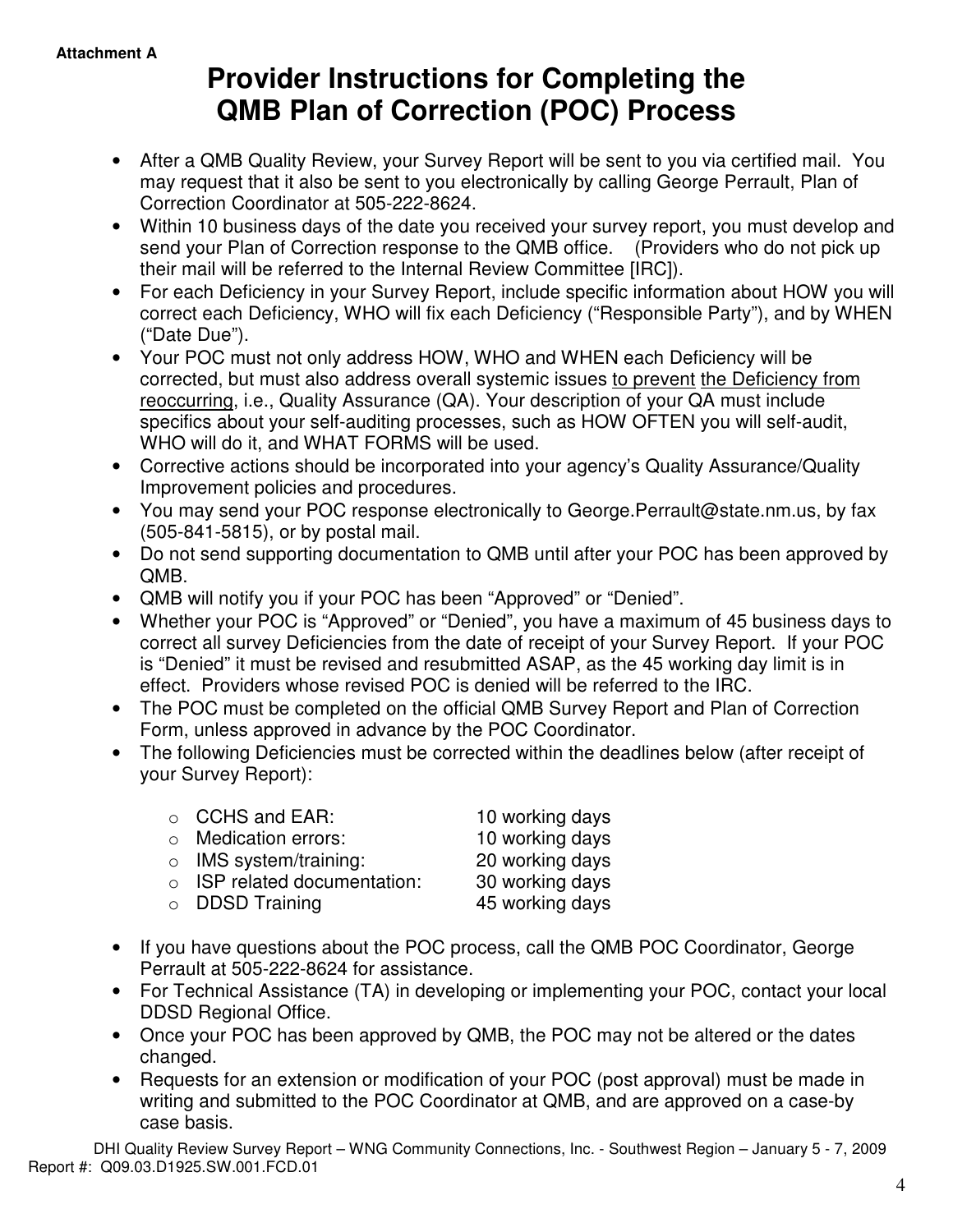- When submitting supporting documentation, organize your documents by Tag #s, and annotate or label each document using Individual #s.
- Do not submit original documents, copies are fine. Originals must be maintained in the agency/client file(s) as per DDSD Standards.
- Failure to submit, complete or implement your POC within the required timeframes will result in a referral to the IRC and the possible imposition of a \$200 per day Civil Monetary Penalty until it is received, completed and/or implemented.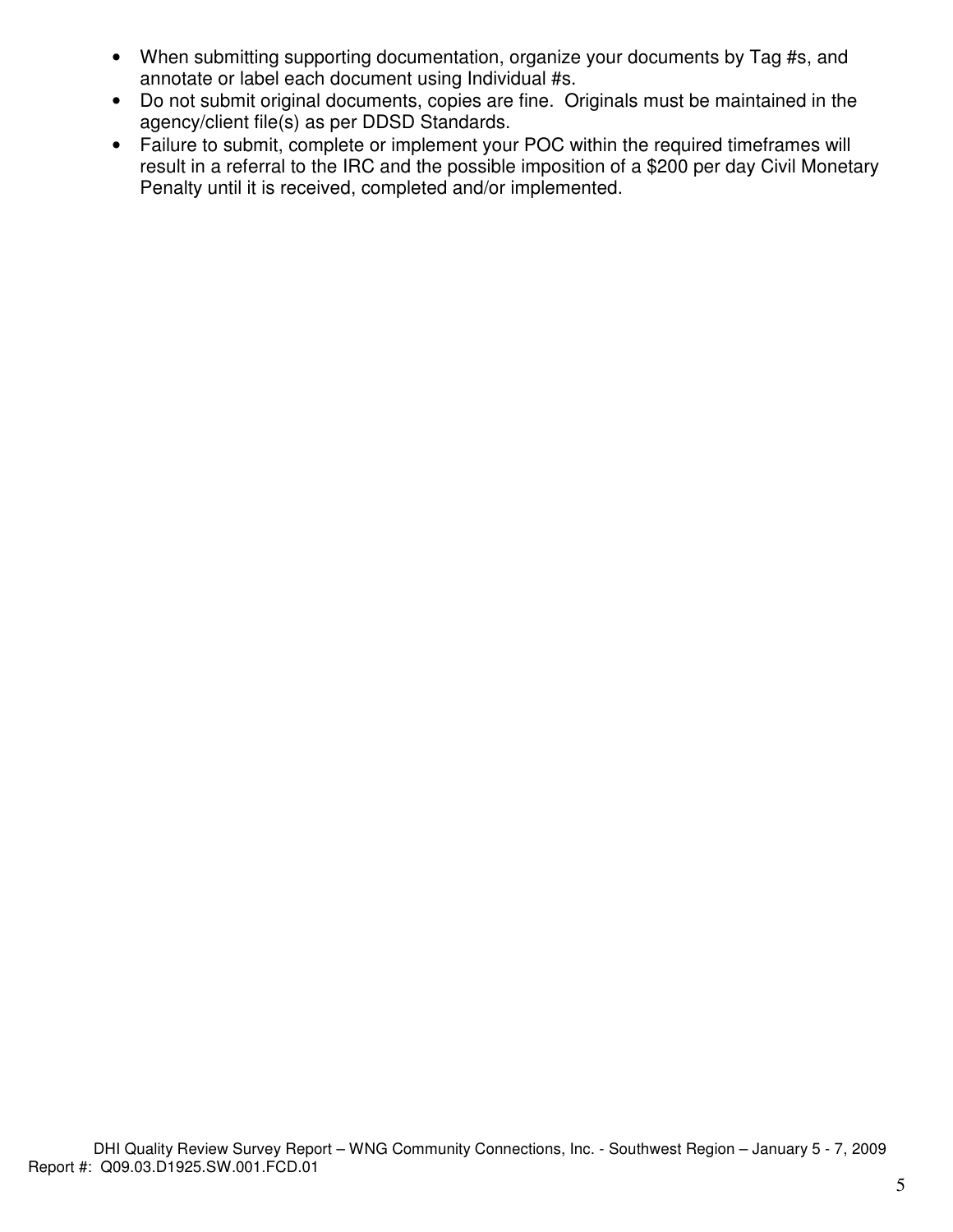# **QMB Scope and Severity Matrix of survey results**

Each deficiency in your Report of Findings is scored on a Scope and Severity Scale. The culmination of each deficiency's Scope and Severity is used to determine degree of compliance to standards and regulations and level of QMB Certification.

|                 |                      |                                                                               |                                  | <b>SCOPE</b>              |                                                                    |
|-----------------|----------------------|-------------------------------------------------------------------------------|----------------------------------|---------------------------|--------------------------------------------------------------------|
|                 |                      |                                                                               | <b>Isolated</b><br>$01\% - 15\%$ | <b>Pattern</b><br>16%-79% | Widespread<br>80% - 100%                                           |
|                 | High<br>Impact       | Immediate<br>Jeopardy to<br>individual<br>health and or<br>safety             | J.                               | $\overline{\mathsf{K}.}$  | L.                                                                 |
|                 |                      | Actual harm                                                                   | $\overline{G}$ .                 | H.                        | Ī.                                                                 |
| <b>SEVERITY</b> | Med.<br>Impact       | No Actual<br><b>Harm</b><br><b>Potential for</b><br>more than<br>minimal harm | D.<br>$D.$ (2 or<br>less)        | E                         | $F.$ (3 or<br>more)<br>$F.$ (no<br>conditions of<br>participation) |
|                 | <b>Impact</b><br>Low | No Actual<br>Harm<br>Minimal<br>potential for<br>harm.                        | А.                               | <b>B.</b>                 | C.                                                                 |

## Scope and Severity Definitions:

#### Key to Scope scale:

Isolated:

A deficiency that is limited to 1% to 15% of the sample, usually impacting no more than one or two individuals in the sample.

#### Pattern:

A deficiency that impacts a number or group of individuals from 16% to 79% of the sample is defined as a pattern finding. Pattern findings suggest the need for system wide corrective actions.

## Widespread:

A deficiency that impacts most or all (80% to 100%) of the individuals in the sample is defined as widespread or pervasive. Widespread findings suggest the need for system wide corrective actions as well as the need to implement a Continuous Quality Improvement process to improve or build infrastructure. Widespread findings must be referred to the Internal Review Committee for review and possible actions or sanctions.

#### Key to Severity scale: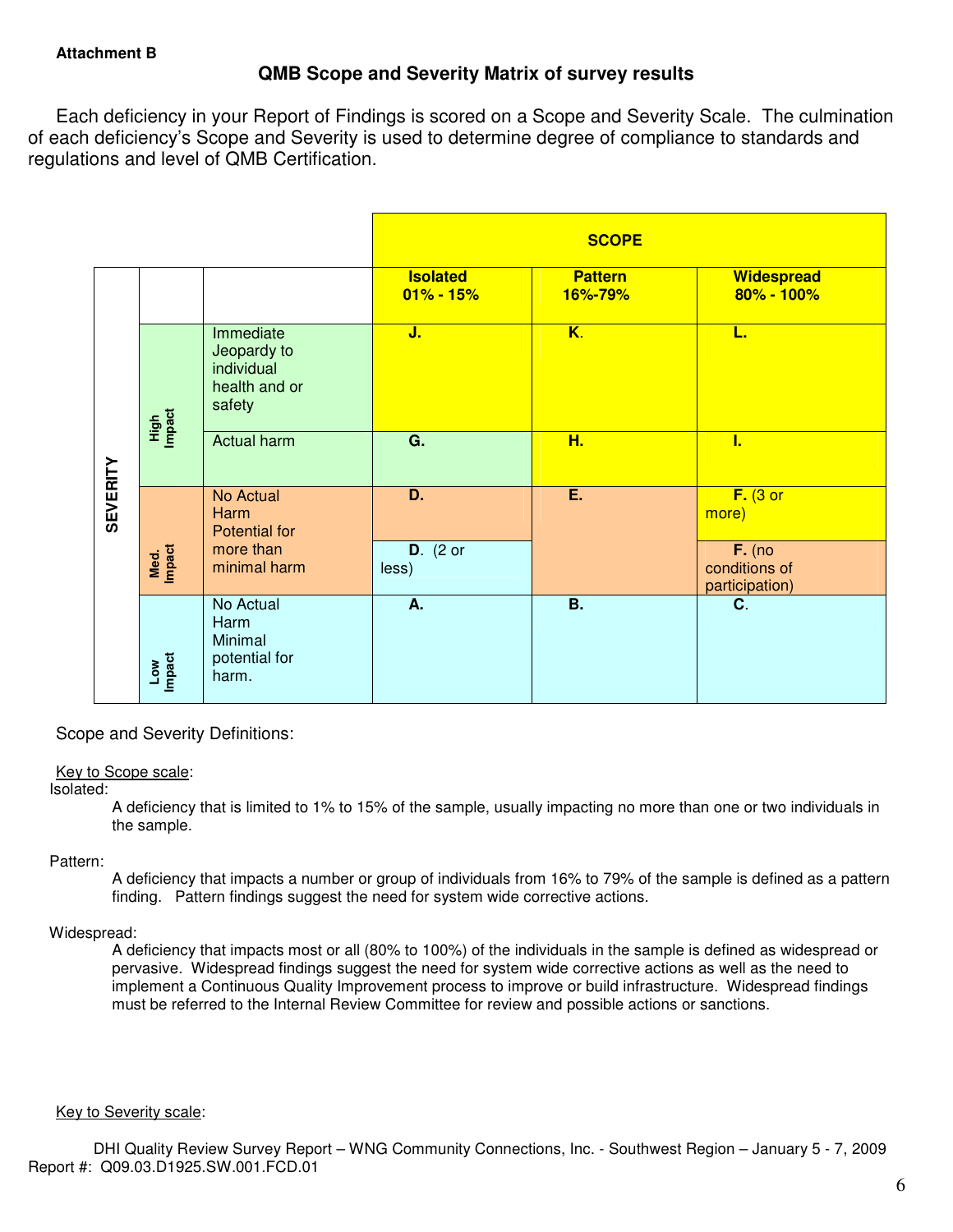## Low Impact Severity: (Blue)

Low level findings have no or minimal potential for harm to an individual. Providers that have no findings above a "C" level may receive a "Quality" Certification approval rating from QMB.

## Medium Impact Severity: (Tan)

Medium level findings have a potential for harm to an individual. Providers that have no findings above an "F" level and/or no more than two F level findings and no F level Conditions of Participation may receive a "Merit" Certification approval rating from QMB.

High Impact Severity: (Green or Yellow)

High level findings are when harm to an individual has occurred. Providers that have no findings above "I" level may only receive a "Standard" Approval rating from QMB and will be referred to the IRC.

## High Impact Severity: (Yellow)

"J, K, and L" Level findings:

This is a finding of Immediate Jeopardy. If a provider is found to have "I" level findings or higher, with an outcome of Immediate Jeopardy, including repeat findings or Conditions of Participation they will be referred to the Internal Review Committee.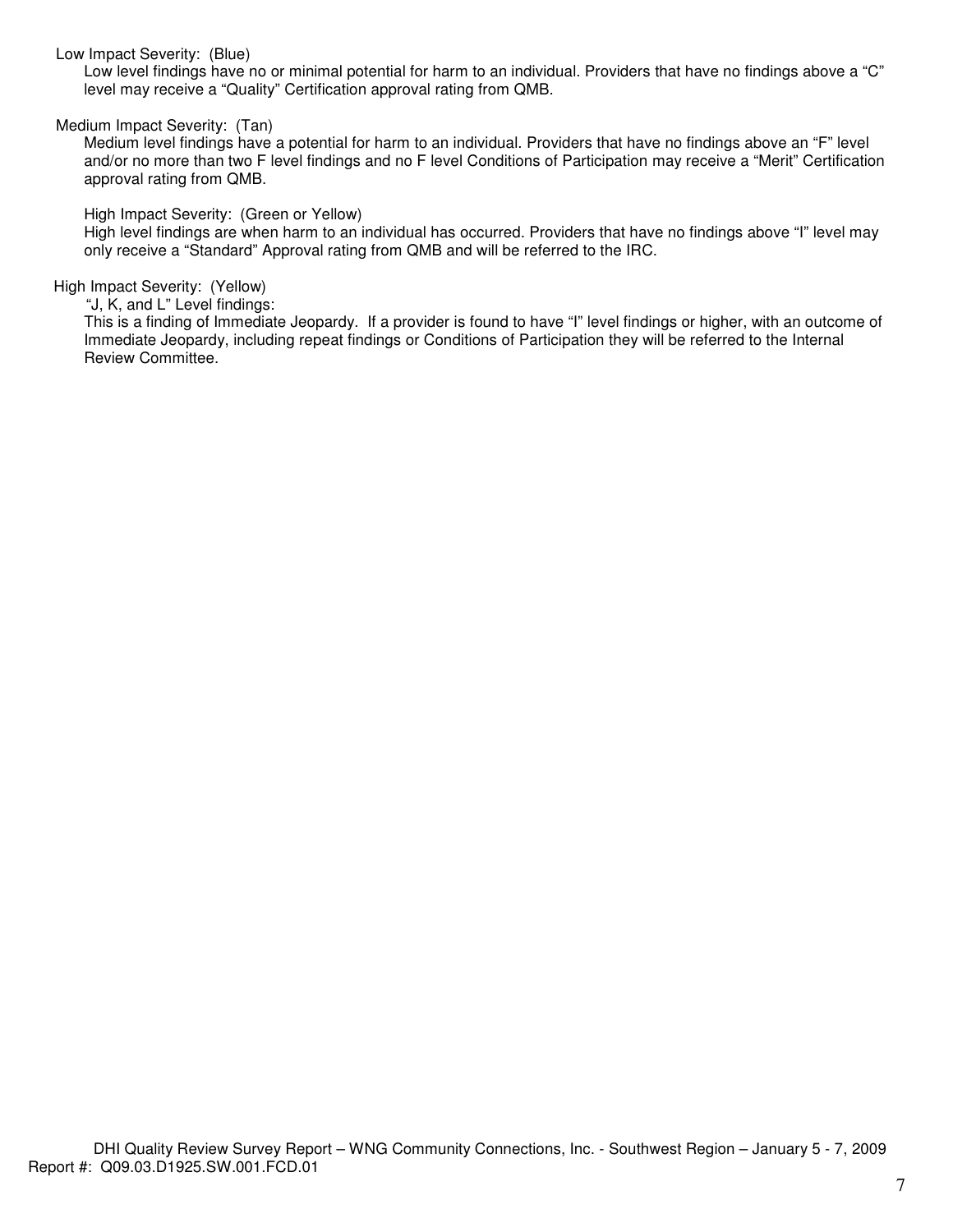# **Guidelines for the Provider Informal Reconsideration of Finding (IRF) Process**

# **Introduction:**

Throughout the process, surveyors are openly communicating with providers. Open communication means that surveyors have clarified issues and/or requested missing information before completing the review. Regardless, there may still be instances where the provider disagrees with a specific finding.

To informally dispute a finding the provider must request in writing an Informal Reconsideration of the Finding (IRF) to the QMB Deputy Bureau Chief **within 10 working days** of receipt of the final report.

The written request for an IRF must be completed on the **QMB Request for Informal Reconsideration of Finding Form** (available on the QMB website) and must specify in detail the request for reconsideration and why the finding is inaccurate. The **IRF request must include all supporting documentation or evidence that was not previously reviewed during the survey process.** 

## **The following limitations apply to the IRF process:**

- The request for an IRF and all supporting evidence must be received in 10 days.
- Findings based on evidence requested during the survey and not provided may not be subject to reconsideration.
- The supporting documentation must be new evidence not previously reviewed by the survey team.
- Providers must continue to complete their plan of correction during the IRF process
- Providers may not request an IRF to challenge the Scope and Severity of a finding.
- Providers may not request an IRF to challenge the sampling methodology.
- Providers may not request an IRF based on disagreement with the nature of the standard or regulation.
- Providers may not request an IRF to challenge the team composition
- Providers may not request an IRF to challenge the QMB Quality Approval Rating and the length of their DDSD provider contract.

## **A Provider forfeits the right to an IRF if the request is not made within 10 working days of receiving the report and does not include all supporting documentation or evidence to show compliance with the standards and regulations.**

QMB has 30 working days to complete the review and notify the provider of the decision. The request will be reviewed by the IRF committee. The Provider will be notified in writing of the ruling; no face to face meeting will be conducted.

When a Provider requests that a finding be reconsidered, it does not stop or delay the Plan of Correction process. **Providers must continue to complete the Plan of Correction, including the finding in dispute regardless of the IRF status.** If a finding is successfully reconsidered, it will be noted and will be removed or modified from the report. It should be noted that in some cases a Plan of Correction may be completed prior to the IRF process being completed. The provider will be notified in writing on the decisions of the IRF committee.

# **Administrative Review Process:**

If a Provider desires to challenge the decision of the IRF committee they may request an Administrative Review by the DHI and DDSD Director. The Request must be made in writing to the QMB Bureau Chief and received within 5 days of notification from the IRF decision.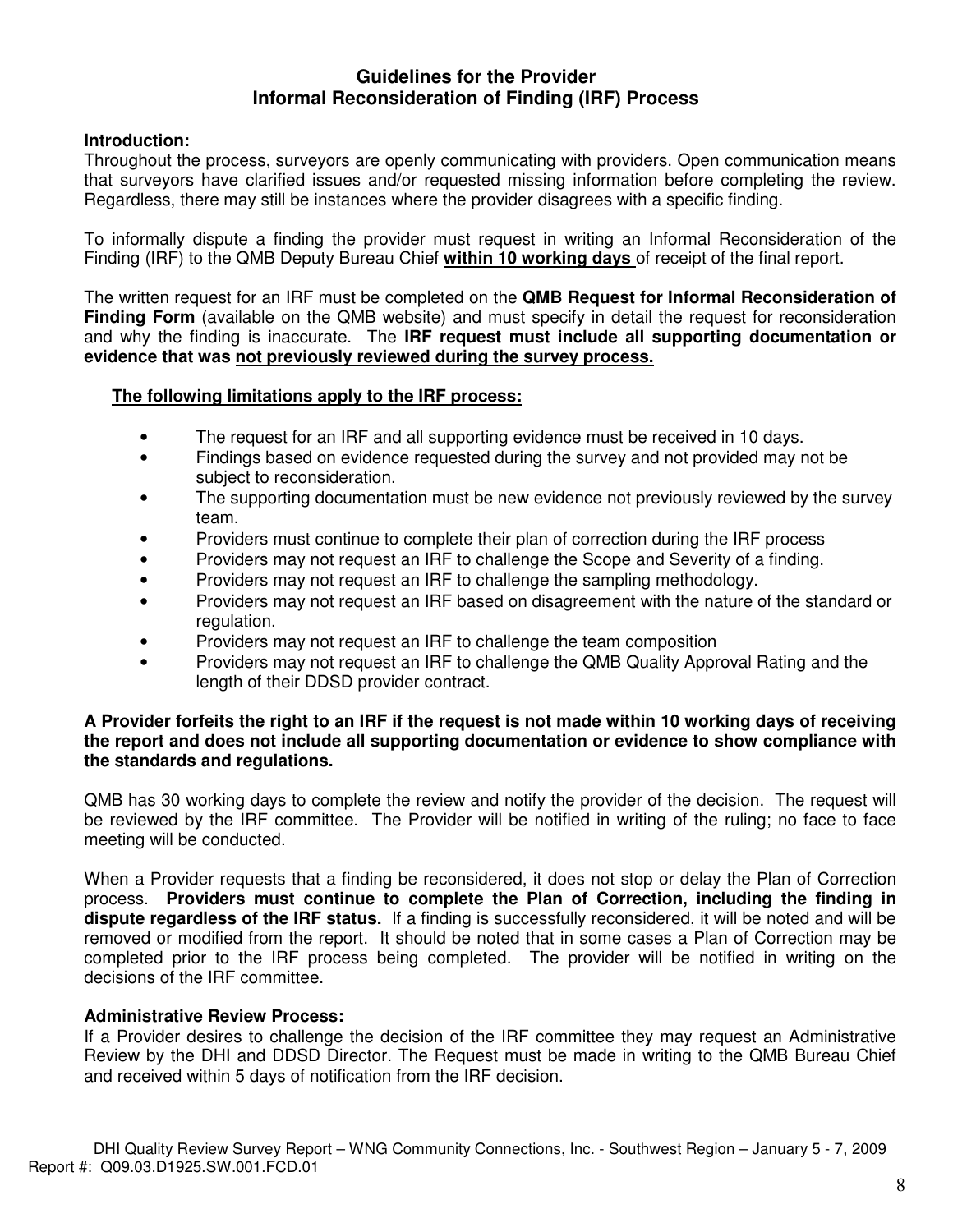# **Regarding IRC Sanctions:**

The Informal Reconsideration of the Finding process is a separate process specific to QMB Survey Findings and should not be confused with any process associated with IRC Sanctions.

If a Provider desires to Dispute or Appeal an IRC Sanction that is a separate and different process. Providers may choose the Informal Dispute Resolution Process or the Formal Medicaid Fair Hearing Process to dispute or appeal IRC sanctions, please refer to the DOH Sanction policy and section 39 of the provider contract agreement.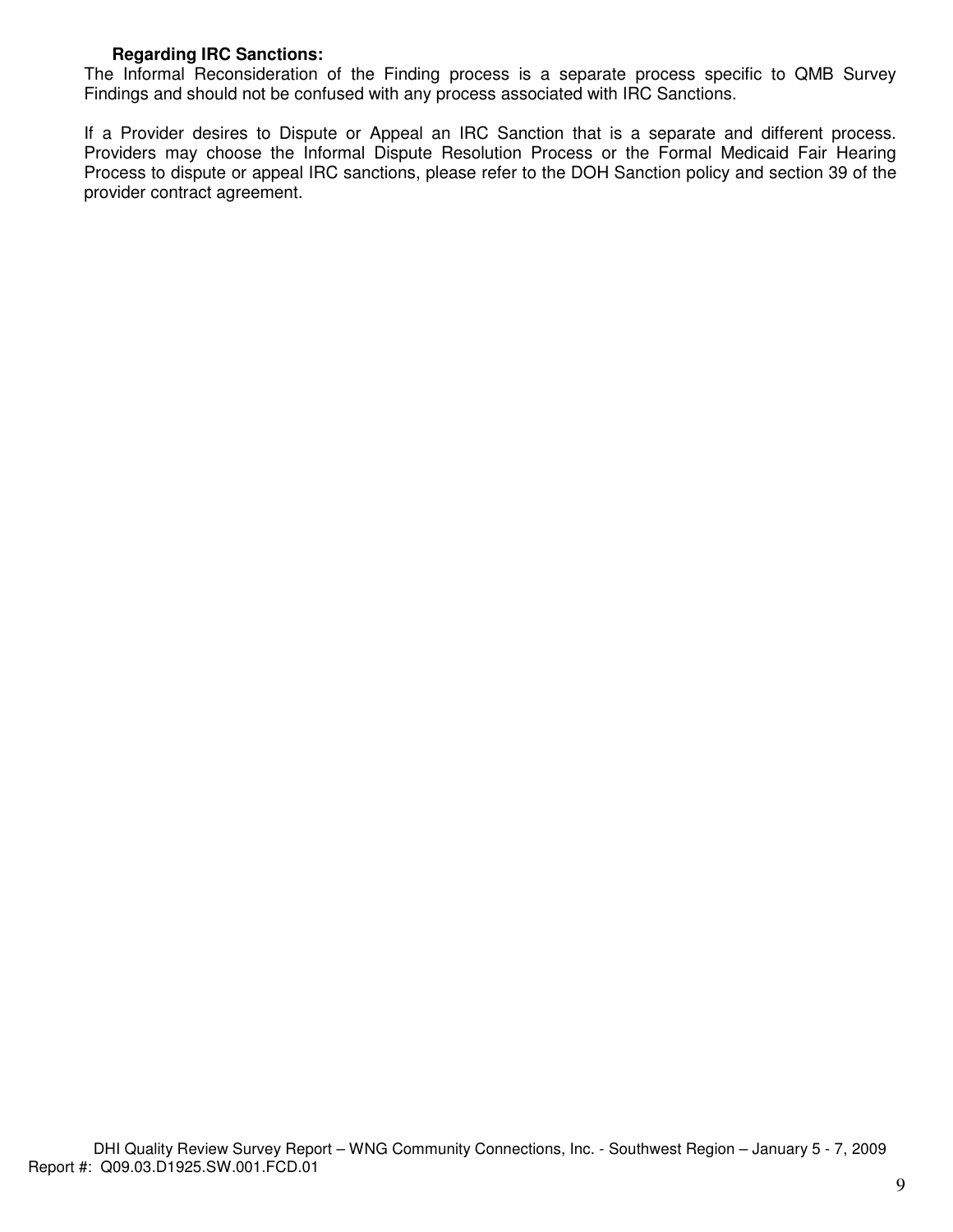**Agency: WNG, Inc. (Community Connections) - Southwest Region** Program: Developmental Disabilities Waiver Service Surveyed: Community Living (Supported Living & Independent Living) & Community Inclusion (Adult Habilitation, Community Access & Supported Employment) Survey Type: Focused (Safeguards for Individuals' funds and Representative Payee Responsibilities) **Date of Survey: January 5 -7, 2009** 

| <b>Statute</b>                                                                                                                                                                                                                                                                                                                                                                                                                                                              | <b>Deficiency</b>                                                                                                                                                                                                                                                                                                                                                                                                            | <b>Agency Plan of Correction and</b><br><b>Responsible Party</b> | <b>Date Due</b> |
|-----------------------------------------------------------------------------------------------------------------------------------------------------------------------------------------------------------------------------------------------------------------------------------------------------------------------------------------------------------------------------------------------------------------------------------------------------------------------------|------------------------------------------------------------------------------------------------------------------------------------------------------------------------------------------------------------------------------------------------------------------------------------------------------------------------------------------------------------------------------------------------------------------------------|------------------------------------------------------------------|-----------------|
| Tag #1A07 SSI Payments                                                                                                                                                                                                                                                                                                                                                                                                                                                      | <b>Scope and Severity Rating: E</b>                                                                                                                                                                                                                                                                                                                                                                                          |                                                                  |                 |
| Developmental Disabilities (DD) Waiver Service<br>Standards effective 4/1/2007<br><b>CHAPTER 1 II. PROVIDER AGENCY</b><br><b>REQUIREMENTS:</b> The objective of these<br>standards is to establish Provider Agency policy,<br>procedure and reporting requirements for DD<br>Medicaid Waiver program. These requirements<br>apply to all such Provider Agency staff, whether<br>directly employed or subcontracting with the<br>Provider Agency. Additional Provider Agency | Based on record review, the Agency failed to<br>maintain and enforce written policies and<br>procedures regarding the use of individuals' SSI<br>payments or other personal funds, including<br>accounting for all spending by the Provider<br>Agency, and outlining protocols for fulfilling the<br>responsibilities as representative payee if the<br>agency is so designated for an individual for 3 of<br>9 individuals. |                                                                  |                 |
| requirements and personnel qualifications may<br>be applicable for specific service standards.<br>C. Provider Agency Financial Records and<br><b>Accounting:</b> Each individual served will be<br>presumed able to manage his or her own funds<br>unless the ISP documents justified limitations or<br>supports for self-management, and where<br>appropriate, reflects a plan to increase this skill.                                                                     | As noted in The Code of Federal Regulations<br>(CFR 20) states, "416.640 3) Representative<br>payees must keep records and receipts of all<br>deposits to and expenditures from dedicated<br>accounts, and must submit these records to us<br>upon our request, as explained in §416.635 and<br>§416.665."                                                                                                                   |                                                                  |                 |
| All Provider Agencies shall maintain and enforce<br>written policies and procedures regarding the<br>use of the individual's SSI payments or other<br>personal funds, including accounting for all                                                                                                                                                                                                                                                                          | During the on-site visit (Jan. 5 - 7, 2009) review<br>of individual financial records found no evidence<br>of receipts to account for expenditures:                                                                                                                                                                                                                                                                          |                                                                  |                 |
| spending by the Provider Agency, and outlining<br>protocols for fulfilling the responsibilities as<br>representative payee if the agency is so<br>designated for an individual.                                                                                                                                                                                                                                                                                             | Individual #3<br>Check #1464 written 2/7/08 in the amount<br>$\bullet$<br>of \$100.00<br>Check #1465 written 2/19/08 in the<br>$\bullet$                                                                                                                                                                                                                                                                                     |                                                                  |                 |
| <b>Code of Federal Regulations:</b>                                                                                                                                                                                                                                                                                                                                                                                                                                         | amount of \$100.00<br>Check #1467 written 3/3/08 in the amount<br>$\bullet$                                                                                                                                                                                                                                                                                                                                                  |                                                                  |                 |
| §416.635 What are the responsibilities of<br>your representative payee                                                                                                                                                                                                                                                                                                                                                                                                      | of \$250.00<br>Check #1470 written 3/21/08 in the<br>$\bullet$<br>amount of \$250.00                                                                                                                                                                                                                                                                                                                                         |                                                                  |                 |
| A representative payee has a responsibility to:                                                                                                                                                                                                                                                                                                                                                                                                                             | Check #1476 written 4/10/08 in the<br>$\bullet$                                                                                                                                                                                                                                                                                                                                                                              |                                                                  |                 |

DHI Quality Review Survey Report – WNG Community Connections, Inc. - Southwest Region – January 5 - 7, 2009 Report #: Q09.03.D1925.SW.001.FCD.01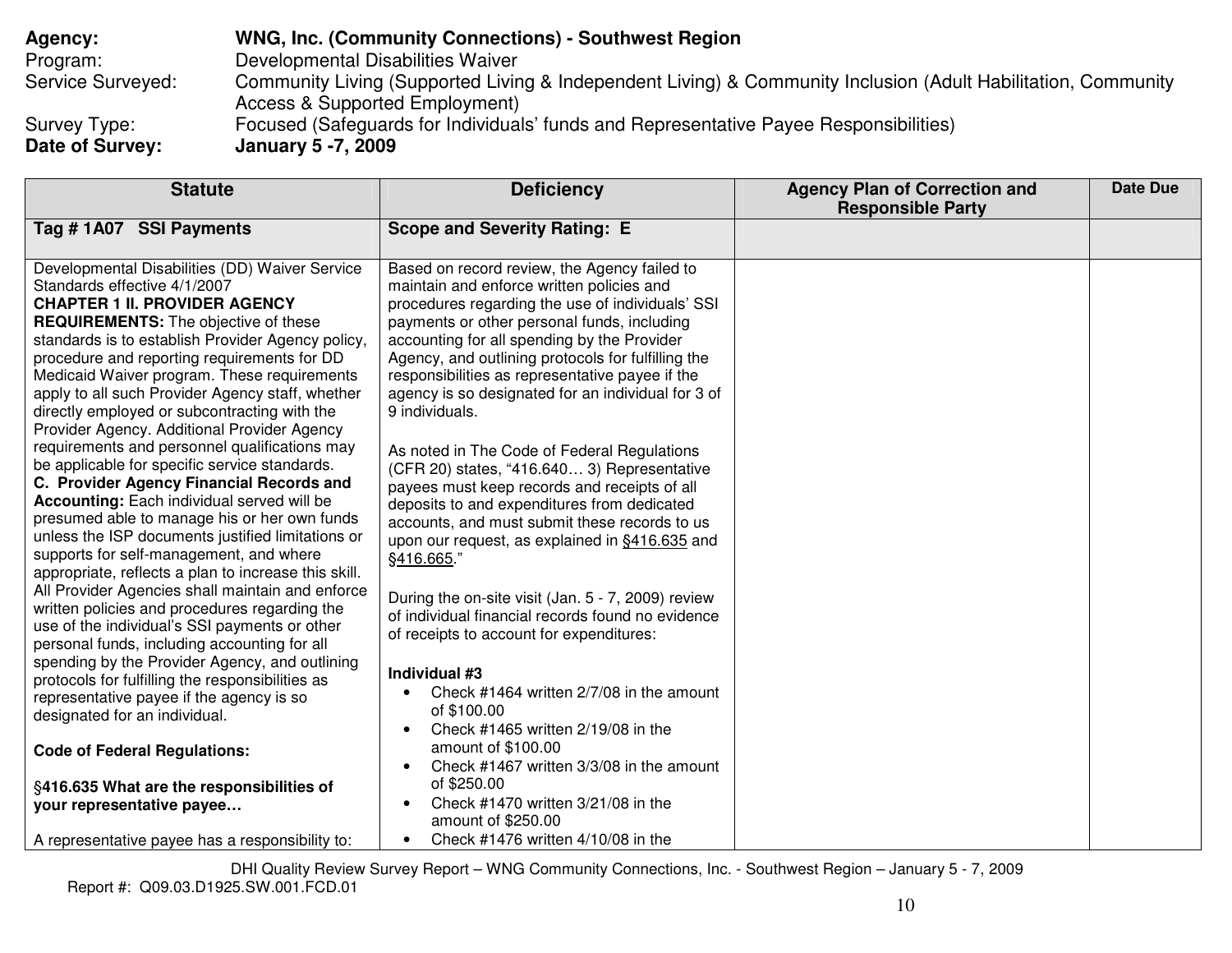| (a) Use the benefits received on your behalf only<br>for your use and benefit in a manner and for the<br>purposes he or she determines under the<br>guidelines in this subpart, to be in your best<br>interests;                                                                                                                                                         | amount of \$100.00<br>Check #1477 written 4/25/08 in the<br>$\bullet$<br>amount of \$150.00<br>Check #1478 written 5/1/08 in the amount<br>$\bullet$<br>of \$300.00<br>Check #1483 written 5/12/08 in the<br>$\bullet$<br>amount of \$150.00                                                                                                            |
|--------------------------------------------------------------------------------------------------------------------------------------------------------------------------------------------------------------------------------------------------------------------------------------------------------------------------------------------------------------------------|---------------------------------------------------------------------------------------------------------------------------------------------------------------------------------------------------------------------------------------------------------------------------------------------------------------------------------------------------------|
| (b) Keep any benefits received on your behalf<br>separate from his or her own funds and show<br>your ownership of these benefits unless he or<br>she is your spouse or natural or adoptive parent<br>or stepparent and lives in the same household<br>with you or is a State or local government<br>agency for whom we have granted an exception<br>to this requirement; | Check #1484 written 5/23/08 in the<br>$\bullet$<br>amount of \$50.00<br>Check #1485 written 6/2/08 in the amount<br>$\bullet$<br>of \$250.00<br>Check #1487 written 6/20/08 in the<br>$\bullet$<br>amount of \$200.00<br>Check #1489 written 6/16/08 in the<br>$\bullet$<br>amount of \$100.00<br>Check #1492 written 7/2/08 in the amount<br>$\bullet$ |
| (c) Treat any interest earned on the benefits as<br>your property;                                                                                                                                                                                                                                                                                                       | of \$125.00<br>Check #1494 written 7/18/08 in the<br>$\bullet$<br>amount of \$60.00                                                                                                                                                                                                                                                                     |
| (d) Notify us of any event or change in your<br>circumstances that will affect the amount of<br>benefits you receive, your right to receive<br>benefits, or how you receive them;                                                                                                                                                                                        | Check #1497 written 7/12/08 in the<br>$\bullet$<br>amount of \$20.00<br>Check #1498 written 7/18/08 in the<br>$\bullet$<br>amount of \$60.00<br>Check #1499 written 7/25/08 in the<br>$\bullet$                                                                                                                                                         |
| (e) Submit to us, upon our request, a written<br>report accounting for the benefits received on<br>your behalf, and make all supporting records<br>available for review if requested by us;                                                                                                                                                                              | amount of \$65.00<br>Check #1502 written 8/1/08 in the amount<br>of \$60.00<br>Check #1506 written 8/6/08 in the amount<br>of \$100.00                                                                                                                                                                                                                  |
| (f) Notify us of any change in his or her<br>circumstances that would affect performance of<br>his/her payee responsibilities; and                                                                                                                                                                                                                                       | Check #1507 written 8/8/08 in the amount<br>of \$60.00<br>Individual #7                                                                                                                                                                                                                                                                                 |
| §416.640 Use of benefit payments.                                                                                                                                                                                                                                                                                                                                        | Check #1727 written 4/14/08 in the<br>amount of \$325.00                                                                                                                                                                                                                                                                                                |
| (a) Current maintenance. We will consider that<br>payments we certify to a representative payee<br>have been used for the use and benefit of the<br>beneficiary if they are used for the beneficiary's<br>current maintenance. Current maintenance<br>includes costs incurred in obtaining food, shelter,<br>clothing, medical care and personal comfort<br>items.       | Individual #8<br>Check $\#1814$ written 6/10/8 in the amount<br>of \$100.00<br>Check #1828 written 7/7/08 in the amount<br>of \$150.00<br>Check #1838 written 7/28/08 in the<br>$\bullet$<br>amount of \$166.00<br>Check #1857 written 9/3/08 in the amount<br>$\bullet$<br>of \$130.00                                                                 |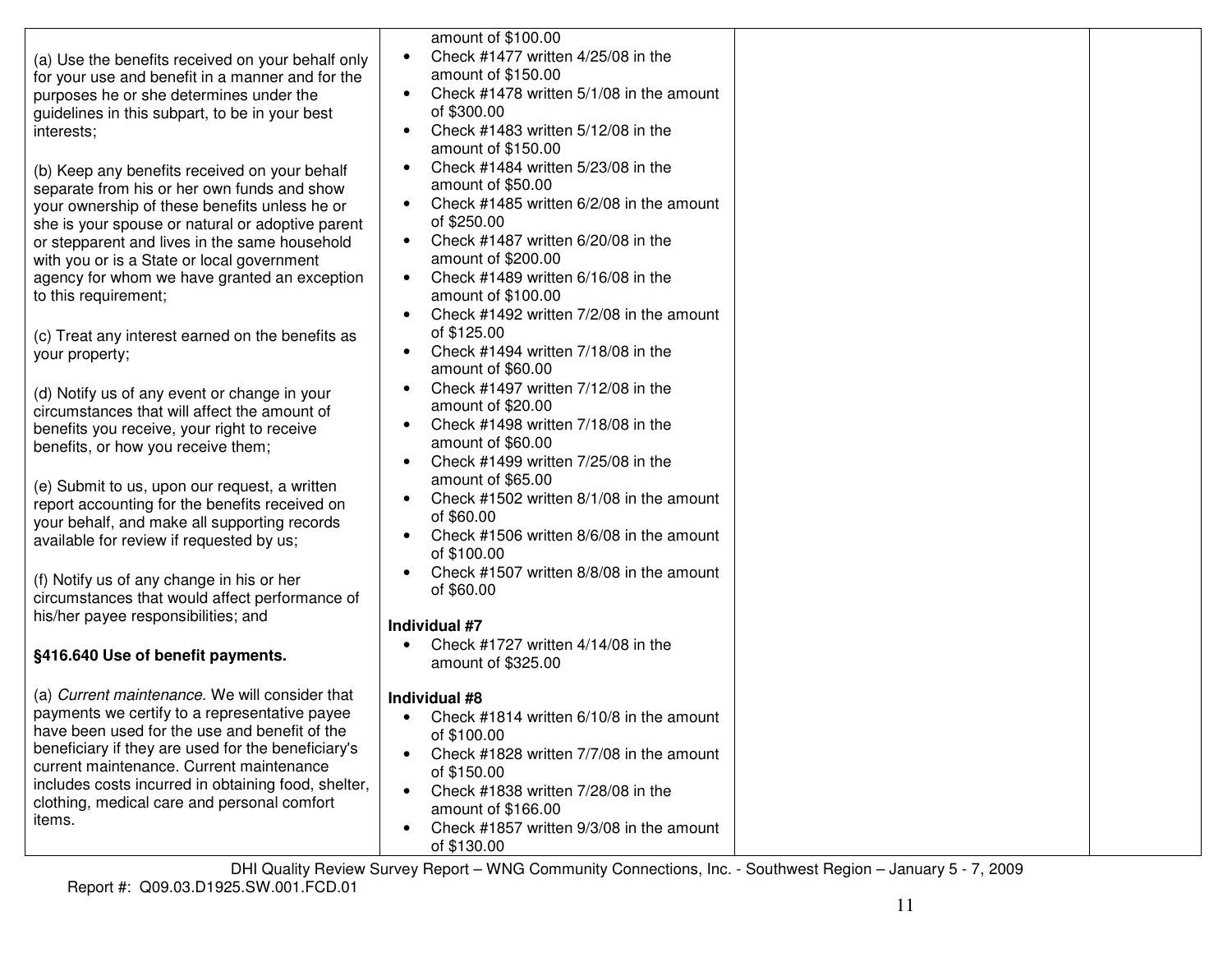| §416.665 How does your representative<br>payee account for the use of benefits<br>Your representative payee must account for the<br>use of your benefits. We require written reports<br>from your representative payee at least once a<br>year (except for certain State institutions that<br>participate in a separate onsite review program).<br>We may verify how your representative payee<br>used your benefits. Your representative payee<br>should keep records of how benefits were used<br>in order to make accounting reports and must<br>make those records available upon our request. | Per Agency policy, "Management of Client<br>Funds" dated, 7/5/2006, it stated, "Receipts will<br>be kept on file of each expense with reference to<br>the check number." |  |
|----------------------------------------------------------------------------------------------------------------------------------------------------------------------------------------------------------------------------------------------------------------------------------------------------------------------------------------------------------------------------------------------------------------------------------------------------------------------------------------------------------------------------------------------------------------------------------------------------|--------------------------------------------------------------------------------------------------------------------------------------------------------------------------|--|
|                                                                                                                                                                                                                                                                                                                                                                                                                                                                                                                                                                                                    |                                                                                                                                                                          |  |